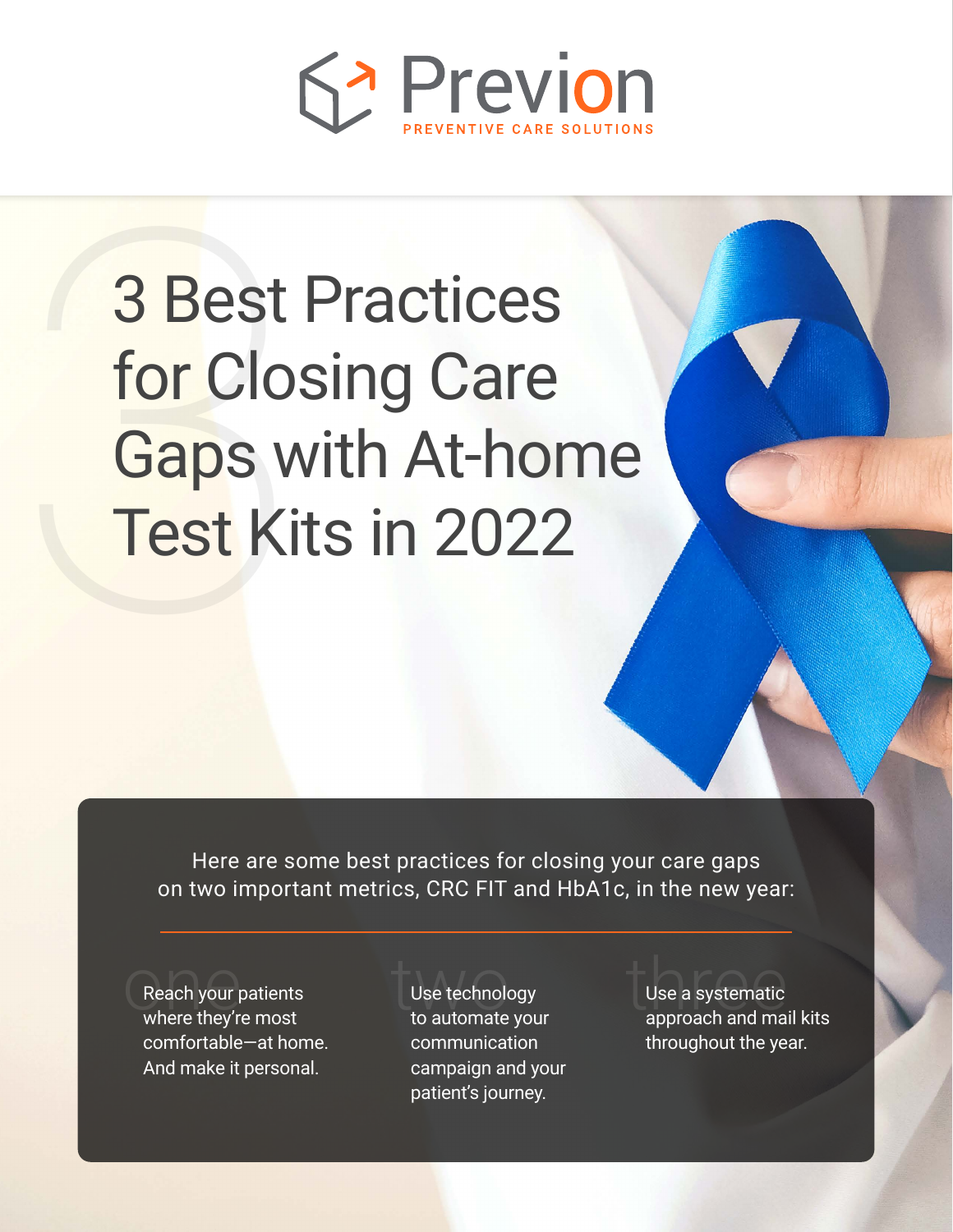### Reach your patients where they're most comfortable—at home. And make it personal.

The COVID-19 pandemic has permanently changed our patients' views on how they interact with their care providers, with 88% of patients now saying they want to continue using telehealth services for non-urgent consultations after COVID-19 has passed\* . In addition, consumers' interest in at-home tests has skyrocketed, and patients actually prefer to take some tests at home rather than in a doctor's office\*\*. Here's how you can capitalize on these trends:

For best results, **ship a self-collection** CRC FIT or HbA1c **test kit to each patient's home**, together with a personalized letter from their physician.

**Add your company logo** to the health test kit packaging to provide another layer of assurance of the reliability of the test and the process.

To keep costs down, use **specific packaging**  that helps ensure the **lowest possible postage.**

easy & onvenien

**Send a pre-mailing message**  from the physician to further boost completion rates. Upon receiving their test kits in the mail, patients will recall this message and the purpose and importance of the test.

**Pre-label the test with a bar code** with MRN or other identifier that lab personnel can quickly process for maximum efficiency.

**Associate shipment tracking bar codes** with the test ID or MRN bar code. Equipped with accurate records in an easy-touse report, you can minimize the hassle of locating packages, and your lab can anticipate the volume of kits being returned and staff accordingly.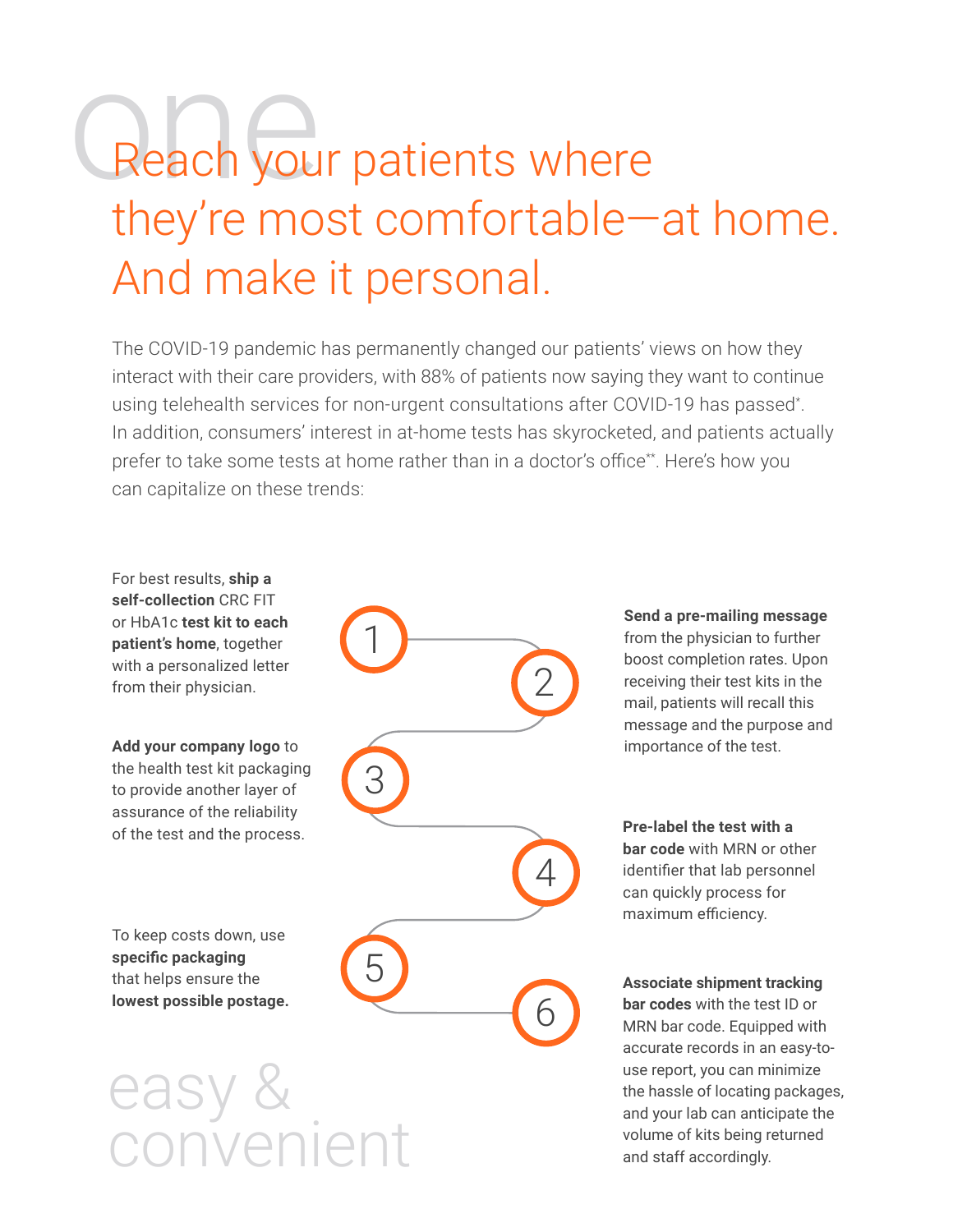## Use technology to automate your communication campaign and your patient's journey.

Many care coordination teams use a hodge-podge of methods to administer and track the progress of their health test kit programs and communicate with patients. However, mailing kits individually, manually entering information into spreadsheets, and making live phone calls may not be the best use of your staffing resources. Instead, automate multi-channel communications based on milestones in the mailed kit campaign. Find a partner that has a technology stack that manages the kit manufacturing and distribution as well as a full communications campaign. Let your care coordination team focus the live, direct to patient communication where it matters most. For example, your automated campaign could include the following ("T" represents the mailing of the test kit):

#### **T minus 2 days:**

Send patients a message, ideally templated so it is coming from their PCP, to alert them that their test kits are coming.

#### **T:**

Mail the test kits to patients' homes, including the letter from their PCP or the lab order document.

#### **T plus 3 days:**

Send a message to patients that their kits should be arriving in the mail

#### **T plus 6 days:**

Send an interactive text or email inviting each patient to reply if they need assistance from a live person. Then your staff can really focus on the patients who need their help and have specifically requested it.

#### **T plus 14, 28, and 42 days:**

To patients who have not yet returned their completed test kits, send email, text or automated voicemail reminders of the purpose of the tests and the importance of completing them. If you use bar codes as described above, your partner lab personnel will always have accurate information on the kits that are being returned.

"Automate multi-channel communications based on milestones in the mailed kit campaign."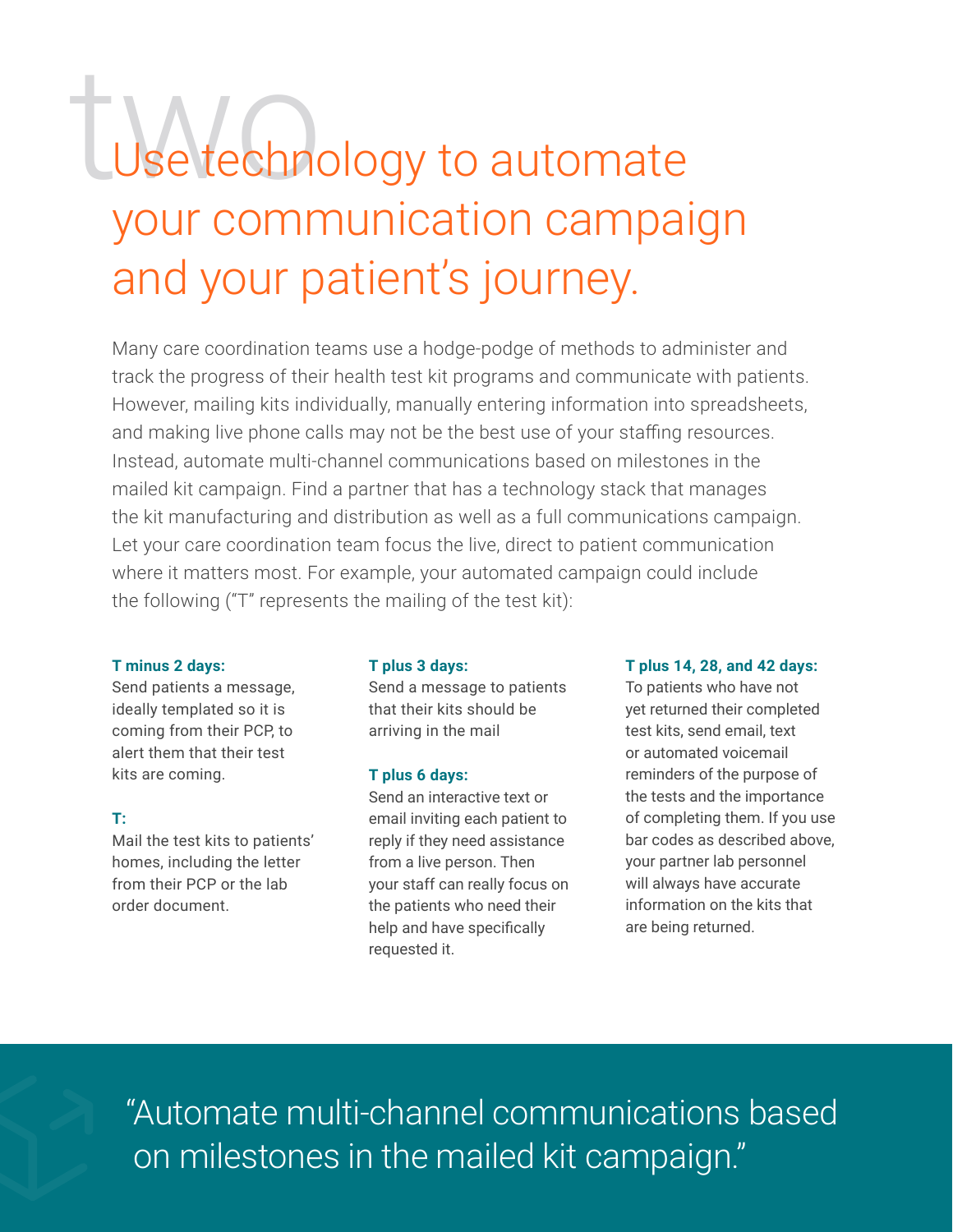## the Use a systematic approach and mail kits throughout the year.

For many population health and care coordination teams, health test kit mailings are a once-a-year project undertaken in the third of fourth quarter to hit that HEDIS goal before the end of the calendar year. This approach puts unnecessary strain on your employees, your patients, and the process. And failing to start early enough could result in a missed opportunity.

For best results, determine multiple times during the year, say monthly or quarterly, to identify patients who have yet to be screened. Let's say the health plan's population health team can focus on pulling cohort population data once a month and save it in a pre-determined file format. Then, simply transfer this file securely to a partner who will do the rest to deliver the test kits directly to your patients' homes. The experts on the population health team can focus on those patients who do not return the kits or need personal guidance with test kit completion and return.